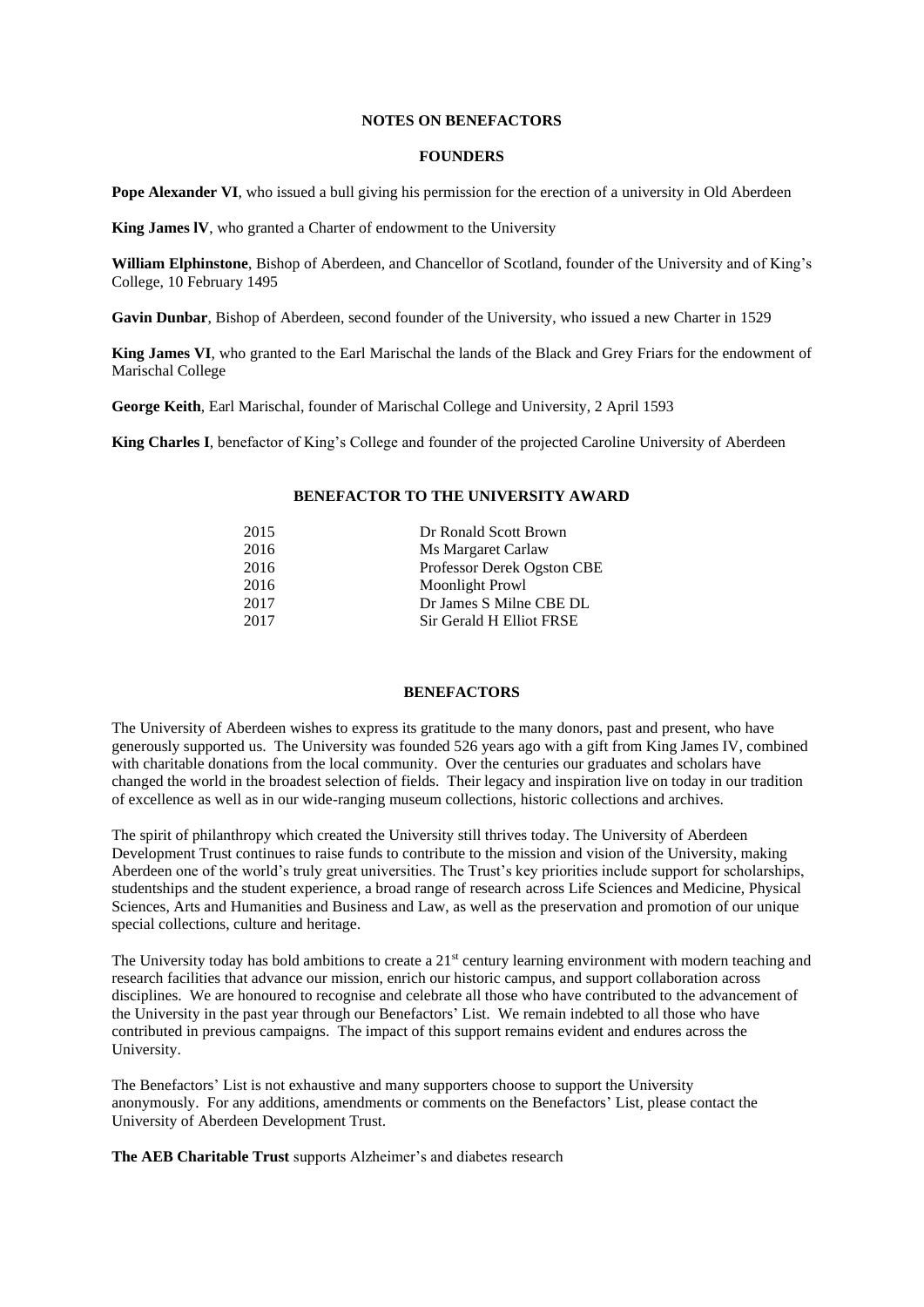**Alzheimer's Research Trust** supports Medical Sciences

**Mr Charlie Bain and Mrs Carol Bain** support dementia research

**Mr Euan Baird and Mrs Angelica Baird** support the Sir Dugald Baird Chair in Women's Health

**Professor Tom Baxter & Mrs Grace Baxter** support Chloe's Fund

**BP Exploration – Aberdeen** supports the Undergraduate Scholarship and Development Programme

**Ms Margaret Carlaw** supports the development of music

**Ask Dr Clarke Ltd** supports the Dr Jeannie MacLeod Prizes, publication of Verbal Remedies and the commissioning of a portrait of Dr Jeannie MacLeod

**CNR International Limited** supports the CNR Scholarship Programme

**Mr Gavin Collins and Mrs Shona Collins** support cystic fibrosis research through Chloe's Fund

**The Cormack Family Foundation** supports widening access scholarships in Medicine and Business

**CRANES** supports cancer research

**Mr Graham Dixon and Mrs Pam Dixon** support spinal injury research

**Equinor** supports the MSc Integrated Petroleum Geosciences Scholarship

**Friends of ANCHOR** supports cancer research

**Friends of the Library** supports the Sir Duncan Rice Library, Aberdeen Humanities Fund and postgraduate bursaries

**The Mary Jamieson Hall & John F Hall Trust** supports the development of medical imaging

**Miss Anne C Harper** supports the restoration of the King's (Black) Paintings

**Mr Alan Horn & Mrs Ruth Horn** support the Horn Family Scholarships

**HSBC Group** supports the Sir Thomas Sutherland HSBC Scholarships

**Alistair G Lynn CVO CBE QPM** supports ophthalmology research

**The Leverhulme Trust** supports Hispanic Studies

**Mr Bert McIntosh & Mrs Moira McIntosh** support medical research

**Mr Iain J Mackay** supports the University of Aberdeen Chamber Choir

**Professor Paul Mealor** supports the development of music

**The Medical Class of 1969** supports the Medical Class of 1969 Scholarship

**Ms Anne E Minto OBE** supports the Robert and Elizabeth Mitchell Law Scholarships and Development Trust Scholarships

**NHS Grampian Endowment Fund** supports Applied Health Sciences, Applied Medicine and Medical Education

**The Northwood Charitable Trust** supports research into neuroimaging and autism

**Professor Derek Ogston CBE** supports the development of music and History of Art

**OPITO** supports the OPITO Piper Alpha Memorial Scholarship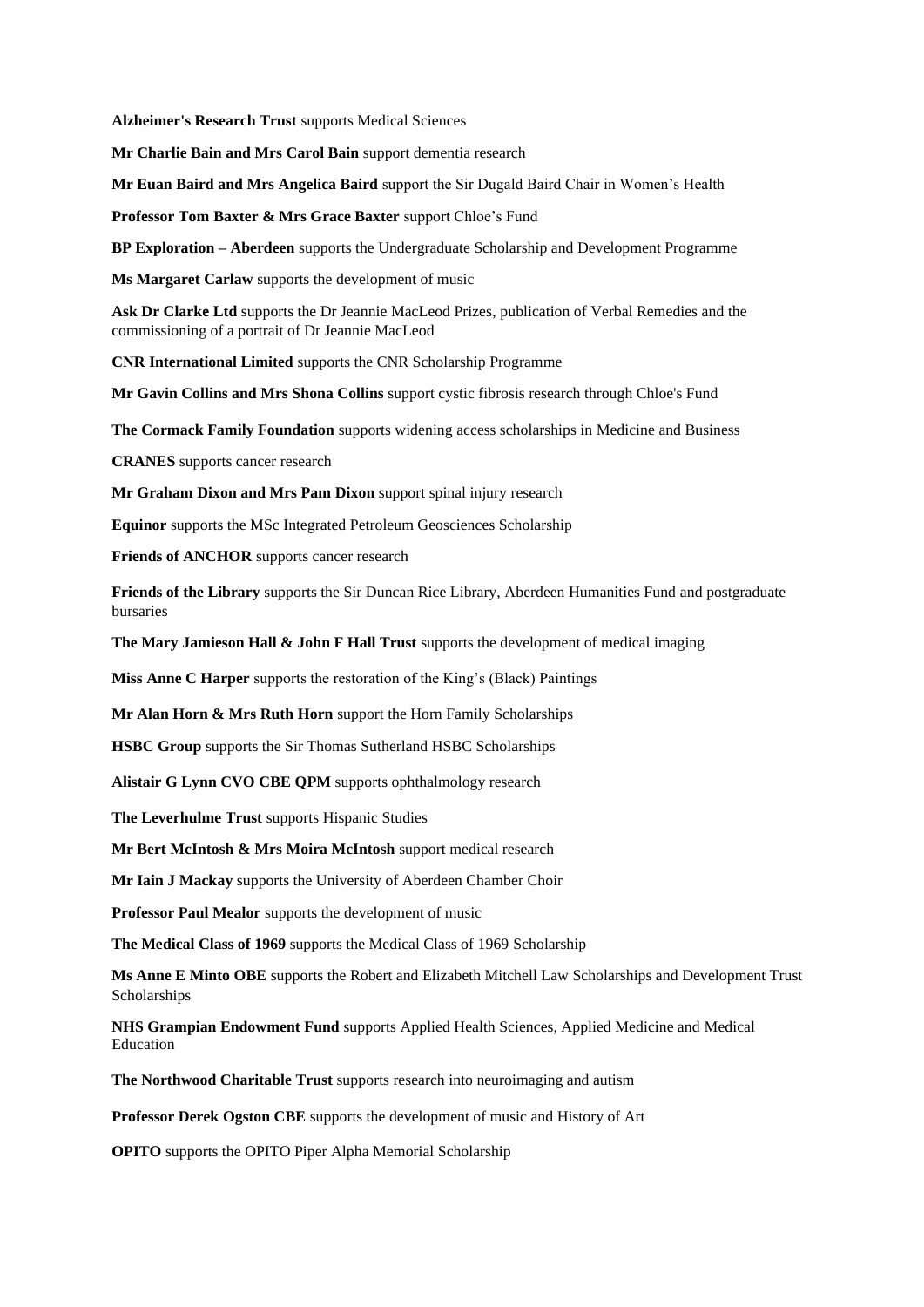**Pixie Productions** supports the University of Aberdeen Chamber Choir, the development of music and students in need

**Professor Elizabeth M Russell CBE** supports the Elizabeth Russell Career Development Fellowship

**Saltire Energy** supports the Saltire Sports for Schools Programme, the ASV Aquatics Centre and Saltire Energy Scholarships in Sports Science

**Santander Universities UK** supports University Education, Employability and Entrepreneurship

**Saving Sight in Grampian** supports ophthalmology research

**Scottish Rugby Union** supports spinal cord injury research

**Mrs Elaine Shallcross** supported breast cancer research

**The John Shivas Memorial Trust** supports the Shivas Young Researchers' Fund Grants

**Professor John G Simpson** supports the Simpson Chair in Medical Education, the Alexander Noble Simpson Scholarship and the Wynne Bonnyman Scholarship

**Mr Tom A Skinner** supports students within the School of Engineering

**Dr Ian A Suttie & Mrs Dorothy Suttie** support a wide range of projects

**The Roland Sutton Academic Trust** supports research and equipment in Academic Radiology

**Swire Charitable Trust** supports the James Henry Scott Scholarship

**Tenovus Scotland** supports the Princess Royal and Moulton Barrett PhD Scholarships and medical research

**Mr Dennis Thompson** supports the WA Thompson Scholarships

**University of Aberdeen Foundation** through the generous donations of US alumni and friends supports the Aberdeen Humanities Fund, the Aubertin Organ, Biological Sciences, the Covid-19 525 Bursary Fund, the Professor Debra Gimlin Award, the Lovie Collection: A Series of Commissioned Paintings, the Professor David Carey Miller Scholarship, the Sir Duncan Rice Library, Student Support, the Joseph Swierzbinski Memorial Fund, the Findlay Walker Scholarship Programme, the Donald Withrington Scholarship, Data & Artificial Intelligence and Planetary Sciences through the Dr Allan Young and Mrs Norma Young Bequest, and areas of greatest need

**Professor Mark A Vickers** supports malaria research

**Wellcome Trust** supports the Library, Special Collections and Museums

**Wilma and Team** support breast cancer research

The Autumn Project Ltd, Dr Paul E Binns, Ms Irene E Black supports research into gastro-oesophageal cancer (GASTROCAN), Mr David Bruce, Mrs Alice M Campbell, CNOOC Petroleum Europe Limited, CVC Advisers Ltd, Fiona Forrest, Professor Paul A Fowler, Friends of the Cruickshank Botanic Garden, Professor Mike Greaves and Dr Kathryn L Greaves, Ms Dorothy Hardie and Ms Loraine Strachan, Mr Eric A M Henderson, Higher Education Careers Services Unit, Mr Duncan J Hopkin, Aileen Ingram, Emma Ingram, The Kiltwalk, Alison and Michelle Kinghorn support dementia research, Professor Karl Leydecker, Miss Janet Leys, Macduff Shellfish (Scotland) Ltd, Mr Colin J McHale supports the McHale Scholarship, McIntosh Plant Hire (Aberdeen) Ltd, Julie Morrison, Dr Campbell Murray, Dr Oliver C Musgrave, Lady Winifred Normington CBE supports the Normington Wilson Scholarship, Mrs Kathleen M A Perkins, Dr M John Plater, Dr P S V Reddy & Mrs N Reddy, The Remmes and Martin family, Thomas and Margaret Roddan Trust, Ina Scott Sutherland Charitable Foundation, The DuthStra Surgical Scholarship established by Mr George Strachan MBChB (Aberdeen) FRCS (Edin) FRCS (Glasgow) and Miss Betsy Duthie, Think Pink supports cancer research, Dr F Mary Waddington, Mrs Yvonne E Walker, Joy Welch Educational Charitable Trust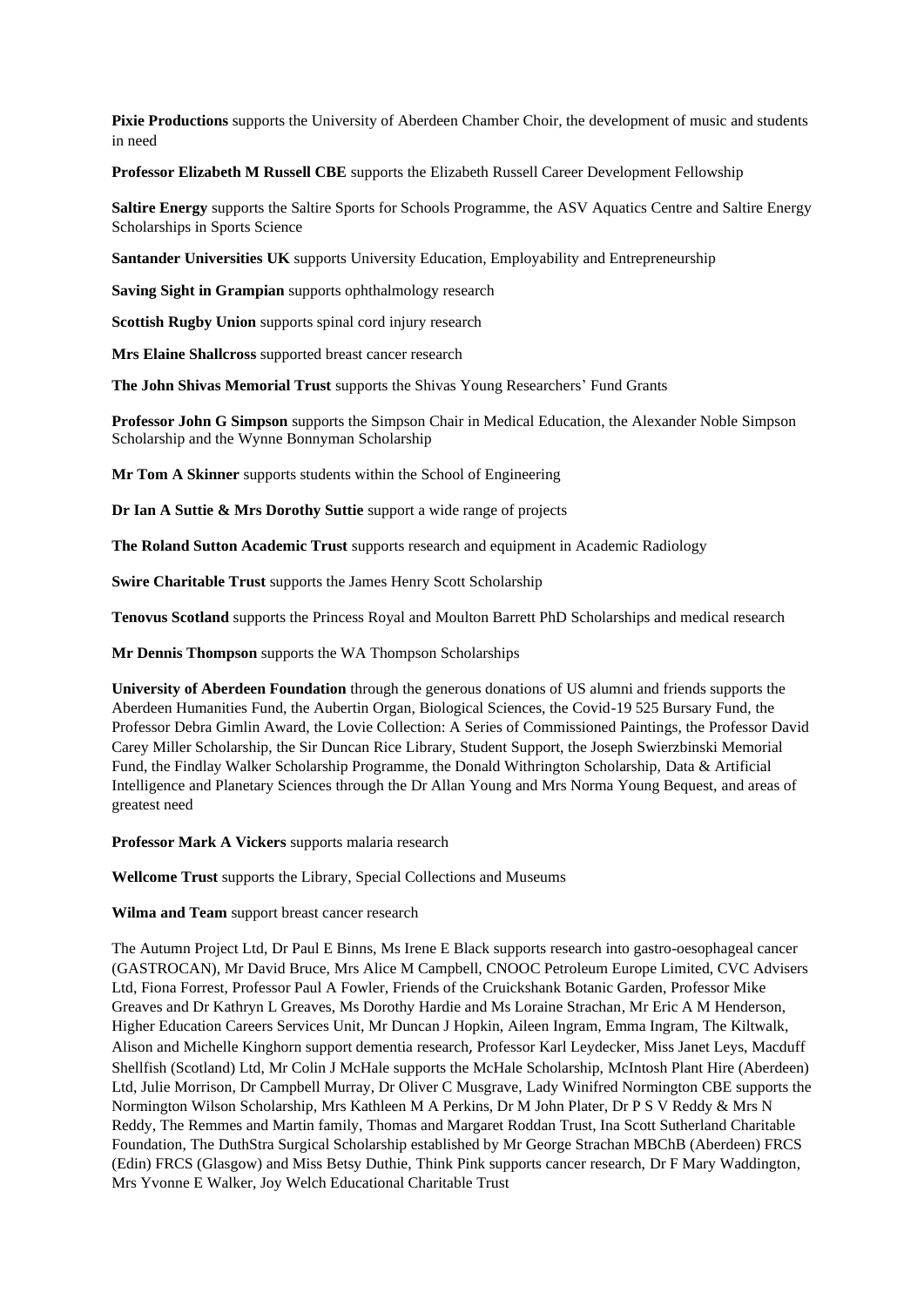Alongside those mentioned above there are **thousands of donors who have contributed to a range of areas**. The tremendous strides which have been made in recent years at Aberdeen would not have been possible without the support of our **global community of benefactors**. Their collective generosity is a driving force in achieving the ambitious goals the University has set for itself. The University would like to offer its warmest thanks to all of our donors, some of whom are listed above and below, and to the many donors who wish to remain anonymous.

# **Gifts in Wills**

Throughout the University's history, gifts in wills have created an enduring foundation and we are delighted to recognise these significant gifts on this special day in the University calendar.

**Miss Mary M Bannerman** supported the Sir Duncan Rice Library

**Dr William Benzie** established the William Benzie Scholarship in support of students of English Language and Literature

**Ms Elizabeth P Cramb** supported research into children's ailments

**Mrs Mary R S Creese** established the Mary Creese Scottish History Fund

**Miss Mary Cumming** established the Mary Cumming Library Fund

**Dr Myrtle Farquharson** supported the Cancer Research Programme

**Dr David M Gavine** supported greatest need

**Mr John Kerr Gibb** enabled the John Kerr Gibb Prize in Business Management & French

**Mr Harold G Hendry** established the Harold Hendry Medical Research Fund

**Miss Margaret Hendry** supported the Cancer Research Programme

**The Hon Jacqueline Hutton** supported cardiology research and established the Jacqueline Hutton Clinical Research Fellowship in vasculitis research

**Mr Anthony Johnston** supported postgraduate students in Botany & Plant Sciences through a gift to the Anthony and Margaret Johnston Fund

**Miss Barbara C Lyall** supported students, medical research and the Sir Duncan Rice Library

**Mrs Elsie M Shepherd** established the E Shepherd Rheumatoid Arthritis Fund

**Mr and Mrs David and Robina Tough** established the Tough and Cormie Scholarship Fund in support of students of Mathematics or Physics

**Dr Jean I Wright** supported students through scholarships

All donations made to the University through a gift in a donor's will are recognised in our Reciprocation Book.

## **Thank you to our regular supporters**

We are also incredibly grateful to our community of regular donors, whose loyal support makes such a wonderful difference to a wide range of projects. You have enabled students in financial need to attend university and make the most of their studies, through scholarships and bursaries. You have ensured that students affected by Covid-19 can continue their studies by supporting bursaries and digital learning resources. You have helped preserve the historic spaces and buildings on our beautiful campus. You have invested in world-leading research into women's health, dementia and cancer which would not be possible without your generosity. Thank you.

## **Community Fundraising**

It has been a challenging year for fundraising and none more so than for our community fundraisers with gatherings, events and even meeting up with friends, seriously curtailed. Our community fundraisers have